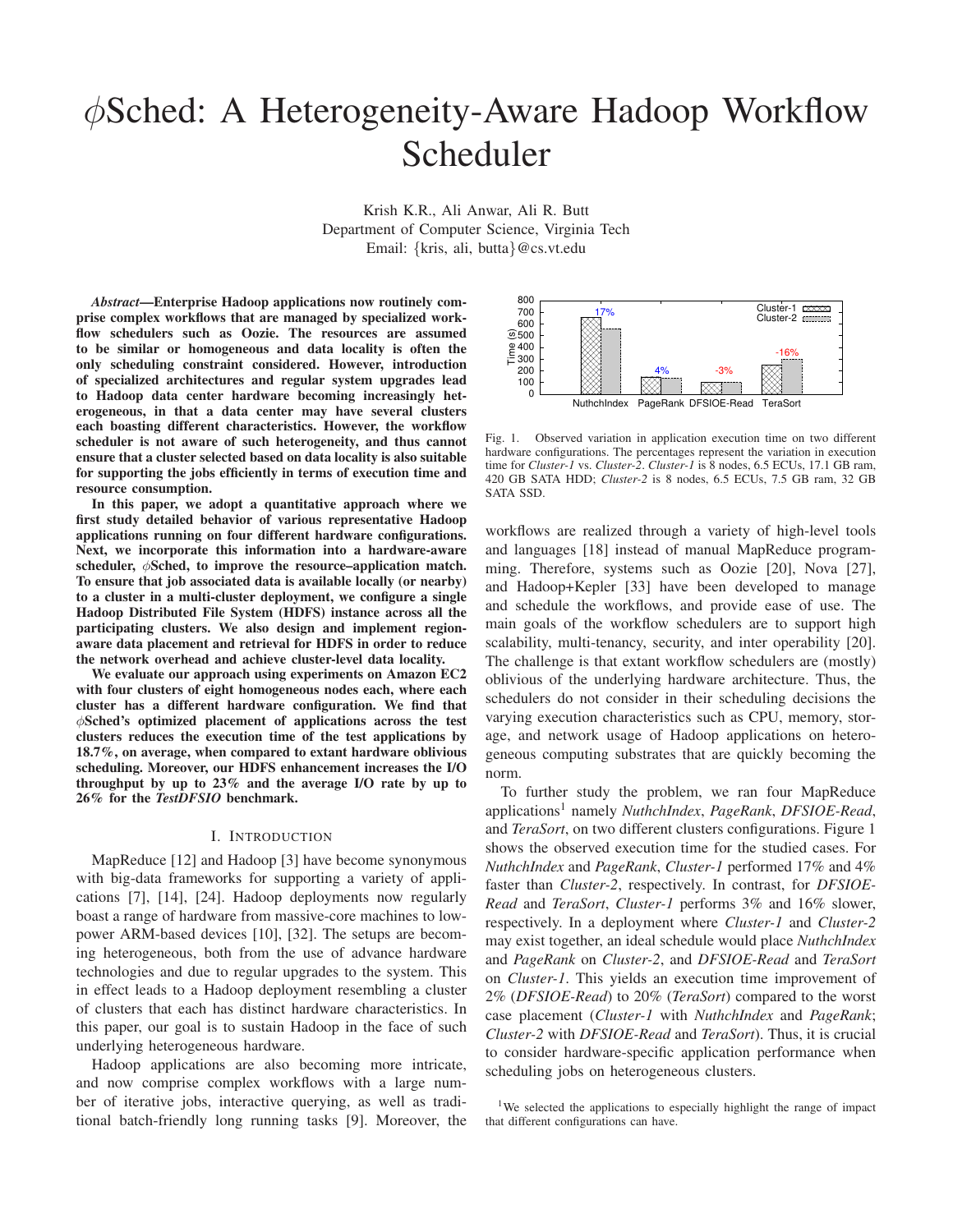In this paper, we propose to consider applications behavior on specific hardware configurations when scheduling Hadoop workflows. We assume that a deployment is made of one or more *resource clusters* each with a different hardware configuration, and that the resources within a cluster are similar/homogeneous. For this work, we focus on variations in performance characteristics, where the same application binaries can be run on the different clusters. However, the techniques presented here can also be extended to clusters comprising advanced architectures such as GPUs, accelerators, and Microservers. We first study characteristics such as CPU, memory, storage, and network usage for a range of representative Hadoop applications on four different hardware configurations. Next, based on our understanding of the applications, we design a hardware-heterogeneity-aware workflow scheduler,  $\phi$ Sched<sup>2</sup>, which: i) profiles applications execution on different clusters and performs statistical analysis to determine a suitable resource–application match; and ii) effectively utilizes the matching information to schedule future jobs on clusters that will yield the highest performance. Such profiling is feasible as recent research [9], [25] has shown the workflows to have very predictable characteristics, and the number of different kinds of jobs to be less than ten. To schedule a job, φSched examines the current utilization of the clusters and the suitability of clusters to support the job based on prior profiling. Based on these factors,  $\phi$ Sched then suggests the best cluster to execute the job.

As stated above, we treat a Hadoop deployment to consist of multiple separate clusters to handle resource heterogeneity. This leads to the problem that the best cluster,  $C_B$ , to run an application in terms of execution time may not have the data associated with the application, entailing data copying/movement to  $C_B$  from the cluster,  $C_D$ , that has the data.  $C_D$  may not be able to support the application due to hardware constraints. Moreover, the data movement may be very expensive and negate the performance gain that can be realized by running the job on  $C_B$ . A similar problem is faced in standard Hadoop deployments in large Enterprises as well. For instance, Yahoo! has numerous "common data sets" that are actually stored across independently-managed storage substrates [30], i.e., the data that may be required across multiple clusters is managed and stored at only one cluster that cannot always run the jobs associated with the data. The extant solution is to use the *distcp* [5] tool to copy data from one cluster to another. However, this is very expensive, and not desirable.

Configuring a single Hadoop Distributed File System (HDFS) for all the Hadoop clusters can help mitigate the above problems. This can lead to two issues. First, a single HDFS instance may not scale to accommodate all the nodes from the multiple clusters. This is resolved by the use of HDFS Federation [29] that supports multiple master components, which ensure increased horizontal scalability. Second, the data placement supported by HDFS is not suitable to the multicluster setup. To this end, we enhance the HDFS with the notion of a "region," and the storage substrate attached to each cluster is associated with a unique region. We then exploit the region information to achieve better cluster locality for the data. Moreover, we also provide APIs to move data across regions and use region-specific replication factors for data items. φSched can leverage these APIs to extract file specific storage information such as regions in which a file is stored and the number of replicas of a file in a region. This also leads to better management of data movement when needed, e.g., by pre-staging data from one cluster to another to improve performance.

Specically, this paper makes the following contributions:

- Design a workflow management system to effectively manage multiple heterogeneous clusters.
- Develop an effective mechanism to track, record and analyze applications behavior on clusters with different hardware configurations.
- Optimize the scheduler to launch Hadoop applications on suitable clusters based on runtime analysis of prior jobs of the same kind.
- Realize enhancements for HDFS to support data-sharing between multiple clusters.

We evaluate our approach using experiments on Amazon EC2 [1] with four clusters with different hardware configurations, where each cluster had eight homogeneous nodes. Our evaluation of  $\phi$ Sched reveals that the performance of application varies significantly across different hardware configurations. Experiments suggest that the hardware-aware scheduling can perform 34% faster than hardware oblivious scheduling for the studied applications. We find that  $\phi$ Sched's optimized placement of applications across the test clusters reduces the execution time of the test applications by 18.7%, on average, when compared to extant hardware oblivious scheduling. Moreover, our HDFS enhancement increases the I/O throughput by up to 23% and the average I/O rate by up to 26%, for the well-known *TestDFSIO* HDFS benchmark.

## II. BACKGROUND

Hadoop offers an open-source implementation of the MapReduce framework that provides machine-independent programming at scale. A Hadoop cluster node consists of both compute processors and directly-attached storage. A small number of nodes (typically  $12 - 24$  [6]) are grouped together and connected with a network switch to form a rack. One or more racks form the Hadoop cluster. Hadoop provides a *JobTracker* component that accepts jobs from the users and also manages the compute nodes that each run a *TaskTracker*. All data in MapReduce is represented as keyvalue pairs [36]. Programmers specify user defined map and reduce functions, which operate on the key-value pairs. Each TaskTracker has one or more map and reduce slots, and applications will have tens of hundreds of map and reduce tasks running on these slots. In case of heterogeneous clusters, the map/reduce tasks executing on the slowest node will

<sup>&</sup>lt;sup>2</sup>The  $\phi$  in  $\phi$ Sched is inspired by the use of  $\phi$  as the work function in solid state physics.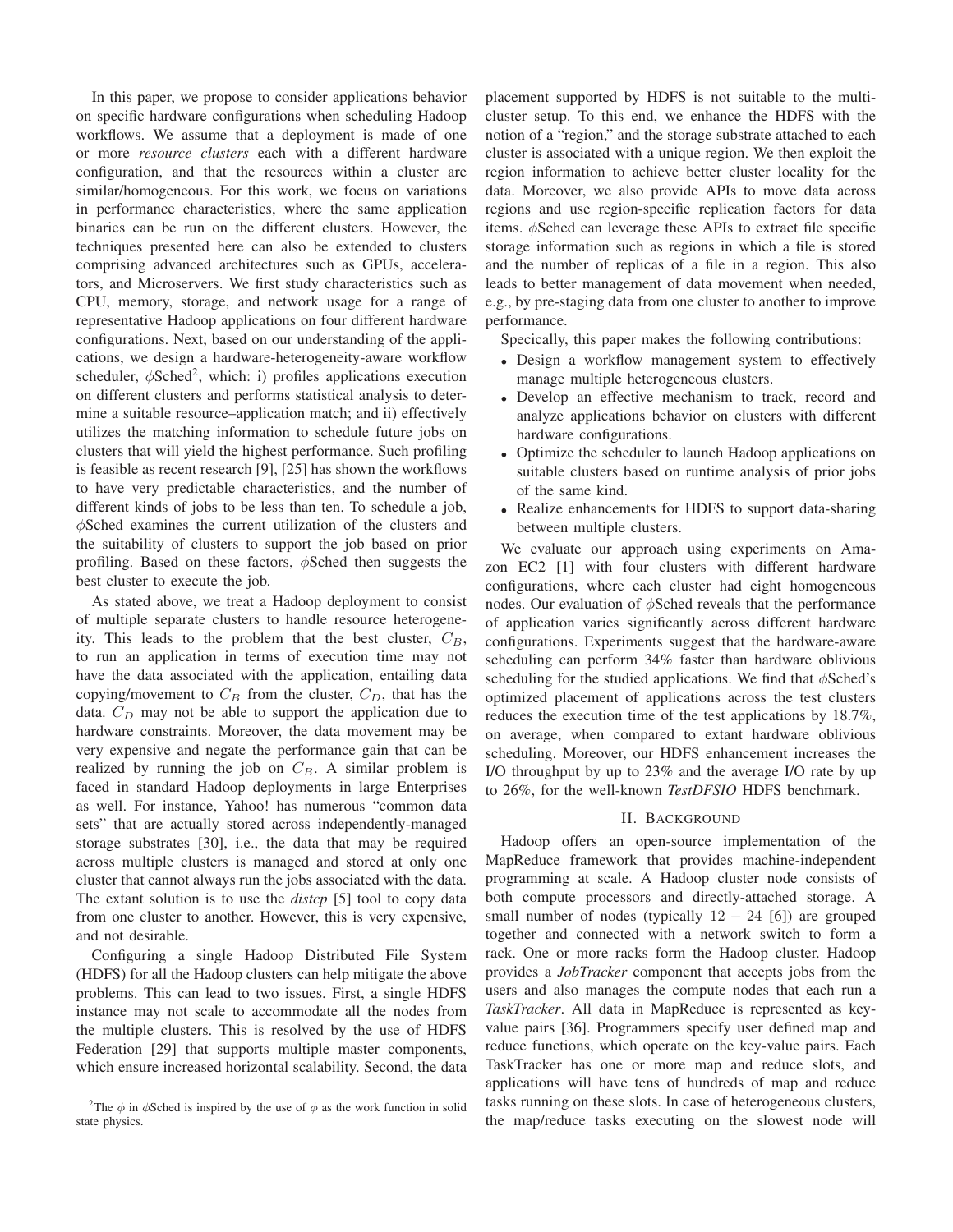determine the execution time of the application [2]. Although speculative execution [39] can reduce this dependency, it leads to significant resource wastage due to re-execution of tasks.

The data management is provided by the Hadoop Distributed File System (HDFS). The main functions of HDFS are to ensure that tasks are provided with the needed data, and to protect against data loss due to failures. HDFS uses a *NameNode* component to manage worker components called *DataNodes* running on each Hadoop node. Typically, each MapReduce cluster is configured with one instance of HDFS, and the data in one cluster is not accessible (directly) from other clusters. HDFS divides all stored files into fixed-size blocks (chunks) and distributes them across DataNodes in the cluster. Moreover, the system typically maintains three replicas of each data block, two placed within the same rack and one on a different rack. The replica placement policy distributes each data block across multiple racks to ensure fault tolerance against node and rack failure. For data retrieval, a list of DataNodes ordered with respect to network proximity to the application instance is obtained from the NameNode and the nearest replicas are used. For large clusters, the default placement policy may not be efficient as it can choose two neighboring racks to store a block, while a TaskTracker that needs the block may be several network hops away.

Workflows have become an integral part of modern Hadoop applications, and are managed by workflow managers such as Apache Oozie [20] and Nova [27]. A typical workflow scheduler provides a command-line program for submitting a job that is then transformed to a control dependency Directed Acyclic Graph (DAG). The workflow scheduler is responsible for co-ordinating the various events/tasks in the DAG and allocating the events within a workflow to Hadoop. The actual execution of the tasks is done by the Hadoop's scheduler. In a multi-cluster setup, current workflow managers schedule jobs based on resource availability in a cluster as well as on completion of other dependent events or tasks, but the characteristics of the underlying hardware are not explicitly considered.

#### III. DESIGN

In this section, we present the design of  $\phi$ Sched and how we enhance HDFS to integrate data from multiple clusters into a single storage component.

#### *A. Architecture Overview*

Figure 2 shows the overall architecture of  $\phi$ Sched. The target environment consists of multiple heterogeneous clusters, where each cluster comprise of homogeneous resources. To effectively manage the heterogeneity, we propose a hierarchical approach where we manage each cluster separately using an instance of the JobTracker, and then build a software layer for the multiple JobTrackers to interact with each other. Moreover, to avoid data partitioning between clusters, we utilize a single NameNode — that we enhance and make heterogeneity aware — to manage all the clusters.



Fig. 2. φSched architecture overview.

The system works as follows. When a job is submitted to  $\phi$ Sched, it is placed in a job queue. Next, we utilize enhanced HDFS APIs to determine the clusters where the data associated with the job is stored. We examine the current cluster load along with data availability information to schedule the job to an appropriate cluster. The actual execution is done by handing over the job to the JobTracker of the selected cluster. We also perform static statistical analysis to determine the expected execution time and resources required by the job. Moreover, the actual execution time of the job is compared with the expected values and also recorded for further fine tuning and analysis, which can then be used to guide future jobs.

## *B. Cluster Manager*

We employ a *Cluster Manager* that manages all the clusters in a deployment. The manager tracks the load as it is assigned to the clusters, and is also responsible for profiling and predicting the utilization of resources such as CPU, memory, network and disk, for the clusters. To this end, we use both static analysis and dynamic profiling.

To drive our static analysis, we studied 12 representative MapReduce applications from HiBench [19], which cover a wide range of workload behavior such as batch processing, iterative jobs and interactive querying. This is motivated by previous research [9], [25] that has shown that MapReduce workloads are predictable in terms of their behavior and that the number of different kinds of jobs is small. By studying a range of test applications on the target clusters, we can build knowledge to better guide initial scheduling of jobs in a multicluster deployment.

Once a job is scheduled, the Cluster Manager switches to the dynamic profiling phase. Here, we exploit the observation that the resource consumption per task is similar across the many map (or reduce) tasks of an application, provided the underlying hardware is homogeneous. Thus, within a cluster, we can profile a single map/reduce task to predict the overall consumption,  $R_r$ , by the job. The expected  $R_r$  depends on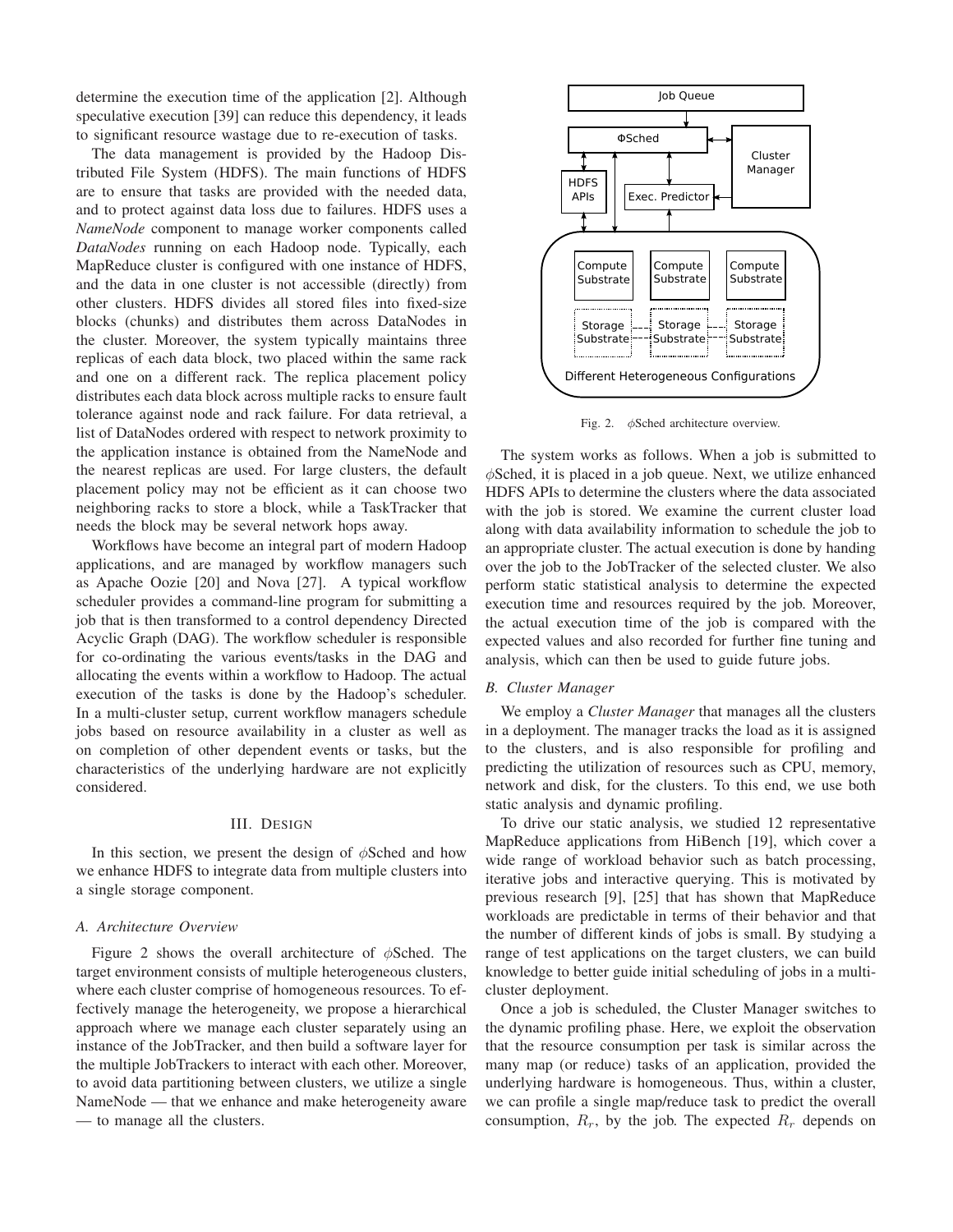initialization :  $R_a = SystemResource;$ **foreach** *job* j *in already scheduled job list* **do**  $R_a = R_a - R_{r(j)};$ wait $(expectedExceptionTime$  of j);  $R_a = R_a + R_{r(j)};$ **end**

**Algorithm 1**: Determining resource availability.  $R_a$  is the resource available in the cluster and  $R_r$  is the resource required by a job.

| <b>forall</b> job <i>i</i> in job queue <b>do</b>                 |
|-------------------------------------------------------------------|
| <b>forall</b> clusters $c_i$ in cluster list <b>do</b>            |
| $History_{i,c_i} = FetchCatalog(j, c_i);$                         |
| $R_{r(j)} = History_{lookup} Resource(data size);$                |
| //From catalog                                                    |
| $R_{r(i)}$ =ScaleToDevice(datasize); //From static                |
| analysis                                                          |
| $R_a = GetR_a(c_i);$ //From Cluster Manager                       |
| if $R_r < R_a$ then                                               |
| $E_t(j) = History_{lookup} Time(j, data size, c_i); \label{eq:1}$ |
| $OptimalList_j.add(c_i, E_t(j));$                                 |
| end                                                               |
| end                                                               |
| $Sort(OptimalList_i(c_i, E_t(j));$                                |
|                                                                   |

**Algorithm 2**: Steps taken by the Execution Predictor.

the number of map and reduce tasks therein, the utilization of a single map/reduce task, as well as the input data size. Algorithm 1 shows the steps taken by the Cluster Manager to update the available resources,  $R_a$ , at a cluster as jobs are submitted and complete.

## *C. Execution Predictor*

The main task of the *Execution Predictor* is to determine expected  $R_r$  for submitted jobs and identify suitable clusters to execute the jobs. This component maintains a catalog of job execution histories for each cluster, which includes information such as a list of recently executed applications, associated execution times, input data size, and the average  $R<sub>r</sub>$  across prior runs of an application. The Predictor interacts with the Cluster Manager to analyze the catalog in conjunction with the  $R_a$  information, and creates lists of potential clusters that can efficiently support each application in the job queue. Moreover, the lists are sorted from least to most suitable cluster for supporting the associated job in terms of execution time and resource utilization. Algorithm 2 shows the steps taken by the Execution Predictor.

## *D. HDFS Enhancement*

A key challenge that we face in  $\phi$ Sched is to ensure that data is seamlessly available in all the clusters managed by separate JobTrackers. The solution that we employ is to run one instance of HDFS, i.e., one NameNode, to manage all the nodes across all the clusters. This leads to the problem that the default replica placement may store data associated with a job in racks that are multiple hops away from a suitable cluster for running the job. Consequently, resulting in expensive crosscluster accesses, as well as network contention between data movement and other Hadoop operations, e.g., shuffle traffic.

To mitigate the above issue, we enhance HDFS to logically arrange participating HDFS nodes by associating each node's storage within a virtual storage group referred to as "region." Typically, all the storage in a cluster will be assigned to the same region, and storage from different clusters will be associated with different unique regions. To achieve this, we modify the DataNode to also include a region identifier as part of its characteristics specification. At the time of cluster configuration the administrator specifies the regions for the DataNodes. We also modify the NameNode to use region identifiers to group the DataNodes into their associated region. We exploit the region information to strategize when and where to place replicas of a block.

We also provide runtime APIs, shown in Table I, to manage region-aware data placement. The APIs allow the system to move files between regions, create a replica of an already existing file in a specified region and delete a file from a specified region. We note that, similarly as in default HDFS, all the APIs modify data placement at the granularity of a file and do not support block-level modifications.

Our placement policy maintains the invariant that a region contains all blocks belonging to a file. This is to avoid the inter-region fetch that might be needed for the blocks that are not in the region. Moreover, a region can have more than one replica of a file, and a file can be replicated in multiple regions as long as each region contains a complete copy of the file. This provides for routing accesses to frequently used files. Data Placement is a crucial design decision as naive replication can compromise performance and reduce the efficacy of our approach. The proposed region-aware placement policy takes into account the different regions and distributes the three default replicas across the regions. We can also observe workload patterns and job queue predictions, and use the APIs to move or pre-stage replicas across regions to ensure that the suitable clusters identified using Algorithm 1 have the needed data.

A problem of cross-region replication is that the write time for a data item may increase. We can mitigate it by relaxing the reliability requirement and returning to the application after writing to the first replica only, while other replicas are created asynchronously. However, given that HDFS is write-once readmany file system, even if we wait for all replicas to be written synchronously, the write overhead is amortized quickly by the performance and data locality advantages achieved using our region-aware placement. Thus, we expect the impact on the overall application execution time due to our HDFS enhancement to be negligible.

## *E. Hardware-Heterogeneity-Aware Scheduling*

φSched realizes heterogeneity-aware scheduling as follows.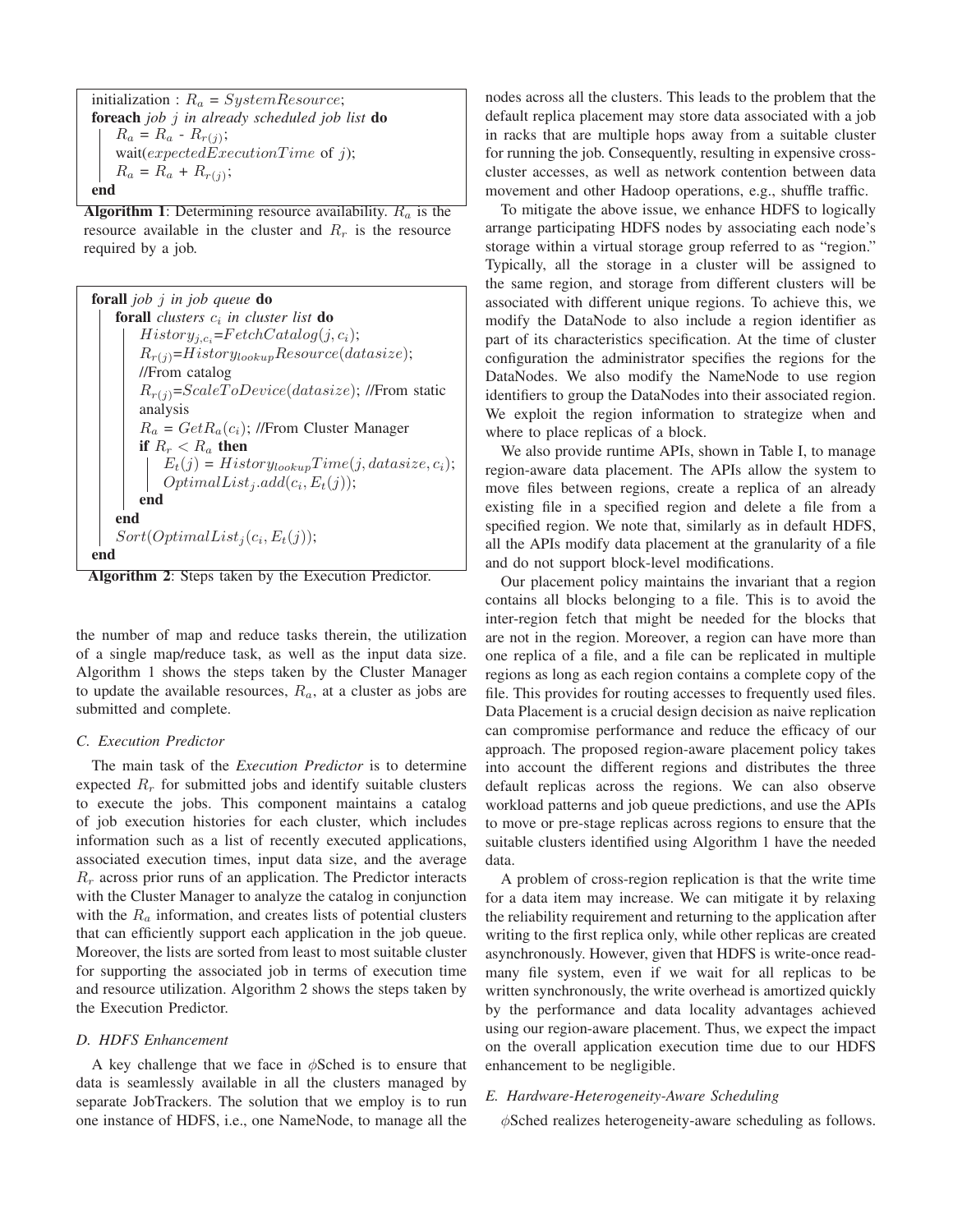| <b>API</b>                 | Arguments & Return Type     | <b>Description</b>                                   |  |  |
|----------------------------|-----------------------------|------------------------------------------------------|--|--|
| boolean createFileRegion() |                             | Creates a replica of a file in the specified region. |  |  |
|                            | <b>String</b> filename      | Name of the file to be replicated.                   |  |  |
|                            |                             |                                                      |  |  |
|                            | String region               | Region in which the replica will be created.         |  |  |
|                            | <b>boolean</b> return value | Returns 0 on success, 1 on failure.                  |  |  |
| boolean deleteFileRegion() |                             | Removes a replica of a file from a region.           |  |  |
|                            | <b>String</b> filename      | Name of the file whose replica will be deleted.      |  |  |
|                            | String region               | Region from which to remove the replica.             |  |  |
|                            | <b>boolean</b> return value | Returns 0 on success, 1 on failure.                  |  |  |
| boolean moveRegion()       |                             | Moves replicas of a file across regions.             |  |  |
|                            | String filename             | Name of the file to be moved.                        |  |  |
|                            | String from region          | Source region from which replica will be removed.    |  |  |
|                            | String to_region            | Destination region for the new replica.              |  |  |
|                            | int number_of_replicas      | Number of file replicas to be moved.                 |  |  |
|                            | boolean return_value        | Returns 0 on success, 1 on failure.                  |  |  |
| void setRepRegion()        |                             | Modifies the replication policy for a file.          |  |  |
|                            | String filename             | Name of the file to be affected.                     |  |  |
|                            | String region               | Region for the new replica.                          |  |  |
|                            | int number_of_replicas      | Number of replicas under the new policy.             |  |  |
| void findRegion()          |                             | Map of block distributions across different regions. |  |  |
|                            | <b>String</b> filename      | Name of the file to be tracked.                      |  |  |

TABLE I φSCHED APIS FOR ENHANCING HDFS WITH REGION INFORMATION.

Whenever a job is submitted to the job queue,  $\phi$ Sched invokes the Cluster Manager to compute the expected execution time of the job on the different clusters. The Cluster Manager in turn consults the Execution Predictor to return a sorted list of clusters. φSched then uses the list and the enhanced HDFS APIs to find the region that contains the job associated data. This information is then used to select an appropriate cluster to execute the job. The job information is also tracked to guide future analysis and scheduling. In case a cluster,  $C_a$ , is available but does not have the required data,  $\phi$ Sched will wait for a pre-specified time for a cluster with the data to become available. If that does not happen,  $\phi$ Sched will invoke the HDFS APIs to copy the data to  $C_a$ . This ensures that jobs wait time is bounded as long as resources are available in the system.

Profiling execution time for all applications across all the clusters in a deployment will help us understand the behavior of studied applications. Once we have a sorted list of the time that each application takes to complete on a specific hardware, Execution Predictor will be able to estimate the execution time and required resources for upcoming jobs based on this information. This approach enables  $\phi$ Sched to appropriately schedule each application according to available resources and the performance of the application on a particular hardware.

## IV. IMPLEMENTATION

In this section, we describe our implementation of the various components of φSched and the HDFS enhancements.

*a) Cluster Manager and Execution Predictor:* We have implemented a proof-of-concept Cluster Manager and Execution Predictor in Python. We used the *SAR* tool [21] to collect job execution traces containing information such as disk, network, memory, and CPU usage for applications running on various clusters. We also parse the Hadoop logs to determine the timestamps associated with the start and finish time for the applications, which are then used to separate execution information for each application. The Execution Predictor uses the MySQL database to store the collected application information as well as the associated resource utilization. We used MySQLdb module [17] (package name *python-mysqldb*) to enable this interaction.

*b) Region Identification:* The HDFS region-awareness is realized by modifying or adding about 1800 lines of Java code in Hadoop to add the features of and to enable the APIs of Table I. We introduce a new parameter *dfs.region.id* in the Hadoop configuration file (hdfs-site.xml), which the cluster administrator can use to identify the region to which different DataNodes belong. Next, we modify HDFS's *DataNodeDescriptor* data structure to incorporate the unique identifier as an additional global characteristic of each DataNode. The extended descriptor can then be used by the HDFS's *DataNodeRegistration* process for registering the region-based DataNode with the NameNode.

To support region based data placement, we modify the NameNode's *ReplicationTargetChooser* component to implement the proposed region-aware data placement. A list of nodes is chosen from the *NetworkTopology* structure that provides information about various racks and regions in the cluster (*clusterMap*). The nodes selected to store a replica of a data is added to the *excludenode* list to ensure that multiple replicas of a block are not placed on the same node.

After a DataNode is chosen to store a block, the *block* and its corresponding *INodeFile* structure are associated with the DataNode's region. This is to enable re-replication of the block in the same region in case of a failure. A background daemon periodically runs to ensure that the blocks are associated with appropriate regions, and if not, the daemon initiates our *moveRegion* API to move the replicas to the appropriate regions.

#### V. EVALUATION

We evaluate  $\phi$ Sched using a real deployment on a mediumscale cluster. In the following, we first study the characteristics of 12 representative Hadoop applications on four different cluster hardware configurations. Next, we evaluate the impact of our HDFS enhancement and data placement policy. Finally,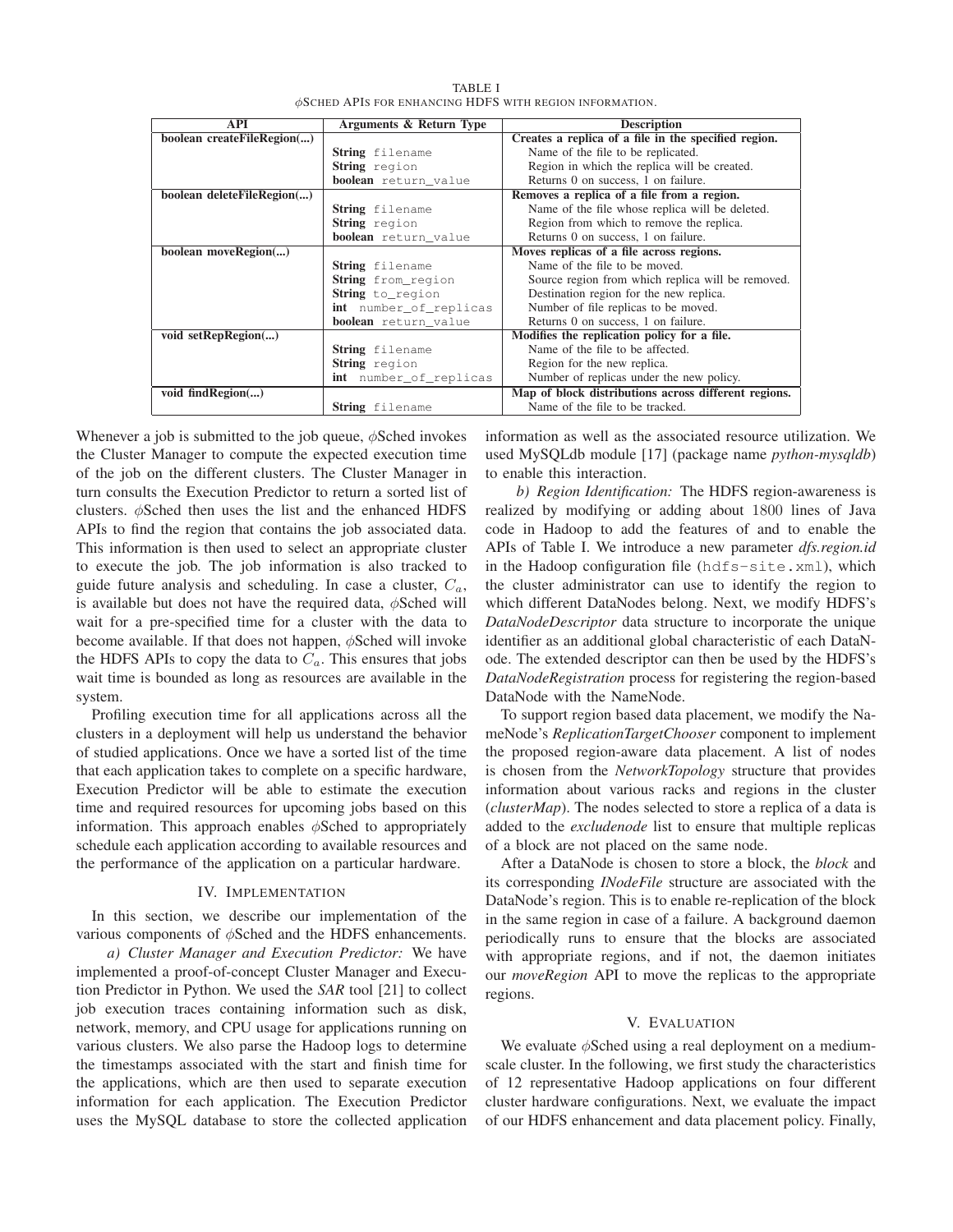TABLE II HARDWARE CONFIGURATIONS CONSIDERED IN OUR EXPERIMENTS. VCPUS: VIRTUAL CPU; ECU: EC2 COMPUTE UNIT; 1 ECU'S EQUIVALENT CPU CAPACITY IS 1.0-1.2 GHZ 2007 OPTERON PROCESSOR.

| Name               | <b>ECUs</b> | <b>vCPUs</b> | RAM(GB) | Storage (GB)        | <b>Network</b> |
|--------------------|-------------|--------------|---------|---------------------|----------------|
| m3.large           | 6.5         |              | 7.5     | $1 \times 32$ (SSD) | Moderate       |
| m3.xlarge          |             |              | 15      | $2 \times 40$ (SSD) | High           |
| m2.x large         | 6.5         |              | 17.1    | $1 \times 420$      | Moderate       |
| $c1$ <i>xlarge</i> | 20          |              |         | 4 x 420             | High           |

TABLE III REPRESENTATIVE MAPREDUCE (HADOOP) APPLICATIONS USED IN OUR STUDY.

| Application           | Map      |           | Reduce   | Number |         |
|-----------------------|----------|-----------|----------|--------|---------|
|                       | Input    | Output    | Output   | Mapper | Reducer |
| <b>NutchIndex</b>     | $1.5$ GB | $2.8$ GB  | $1$ GB   |        | 81      |
| WordCount             | $6$ GB   | 30 GB     | 12 KB    | 102    |         |
| DFSIOE-Read           | 8 GB     |           |          | 128    |         |
| <b>DFSIOE-Write</b>   | 8 GB     |           |          | 128    |         |
| <b>K</b> <i>means</i> | $1$ GB   | 64 KB     | $1$ GB   | 20     |         |
| Hive-bench            | 5 GB     | 3.2 GB    | 256 MB   |        | 16      |
| PageRank              | 128 MB   | $1$ GB    | 12.5 MB  | 16     |         |
| <b>Bayes</b>          | 128 MB   | 256 KB    | $4.5$ GB | 16     |         |
| <b>RandomWriter</b>   |          |           | $3$ GB   | 32     |         |
| Sort                  | $3$ GB   | $11.5$ GB | $3$ GB   | 64     |         |
| <b>TeraGen</b>        |          |           | 15 GB    | 16     |         |
| TeraSort              | 15 GB    | 15 GB     | 15 GB    | 249    | 8       |

we compare the overall  $\phi$ Sched performance against a hardware oblivious workflow scheduler.

#### *A. Experimental Setup*

We used the Amazon EC2 [1] to perform our experiments. We used four clusters of eight homogeneous nodes, where each cluster had a different hardware configuration as listed in Table  $II^3$ . All the virtual machines that we use are based on 64bit Ubuntu Server 12.04.3. In all of the Hadoop deployments considered in our tests, the master node ran both the Hadoop JobTracker and NameNode, and was co-located with a worker node. Moreover, all worker nodes were configured with two map slots and two reduce slots, along with a DataNode component.

## *B. Studied Applications*

In this section, we describe 12 applications from the wellknown Hadoop HiBench Benchmark Suite [19], which we have used in our study. These applications are representative of batch processing jobs, iterative jobs and interactive querying jobs. Table III lists the applications, and for each also summarizes parameters such as the input and output data size, and the number of mappers and reducers.

*RandomWriter:* is a map-only application where each map task takes as input a name of a file and writes random keys and values to the file. There is no intermediate output, and the reduce phase is an identity function.

*TeraGen:* generates a large number of random numbers, and is typically used for driving sorting benchmarks. This is a also a map-only application and does not take any input.

<sup>3</sup>Amazon EC2 description does not specify the exact networking characteristics, rather provide a relative ranking only, which we report in the table.

*WordCount:* counts the frequency of all the different words in the input. The map task simply emits  $(word, 1)$  for each word in the input, a local-combiner computes the partial frequency of each word, and the reduce tasks perform a global combine to generate the final result.

*Sort:* performs a sort of the input. A mapper is an identity function and simply directs input records to the correct reducer. The actual sorting happens thanks to the internal shuffle and sort phase of MapReduce, thus the reducer is also an identity function.

*TeraSort:* samples the input data and estimates the distribution of the input. It performs sampling-based partitioning of data, which also provides for an even distribution of input across reducers so as to achieve a scalable MapReduce-based sort. The sorting is achieved similarly as in *Sort*.

*NutchIndex:* is representative of a large-scale search indexing system. Nutch is a subsystem of the Apache search engine [26], which crawls the web links and converts the link information into inverted index files.

*PageRank:* is a key component of a web search workflow. It iteratively calculates representative score for each page, P , by adding the scores of all pages that refer to P. The process is iterated until all scores converge.

*Kmeans:* takes a set of points in an N-dimensional space as an input, and groups the points into a set number of clusters with approximately an equal number of points in each cluster.

*Bayes:* is a popular classification algorithm for knowledge discovery and data mining and is a part of Mahout distribution [23]. Bayes implements the training module for the naive Bayesian knowledge discovery algorithm atop Hadoop.

HiveBench: is representative of analytic querying on Hive [31], a parallel analytical database built on top of Hadoop. The benchmark performs join and aggregate queries over structured data.

*DFSIOE-Write:* is a micro benchmark that uses a specified number of Hadoop tasks to perform parallel writes to HDFS and reports the measured write throughput.

*DFSIOE-Read:* is a similar to *DFSIOE-Write* except that it performs simultaneous reads to the data generated by *DFSIOE-Write*.

#### *C. Application Analysis*

In our first set of experiments, we analyze the performance of our test applications under four different clusters configurations. The input parameters of the application are specified in Table III. The results discussed below are average of four executions; the standard deviation across the runs was observed to be negligible.

*1) Performance Comparison:* In this test, we measured the execution time of our test applications on the studied clusters. As shown in Figure 3, the execution time of the applications varies across different cluster configurations. We find that across all applications, on average, *m3.xlarge* performs 17.5% faster than both *m3.large* and *m2.xlarge* cluster configurations. However, we observe that the variation in performance is not similar across all applications. For instance, in case of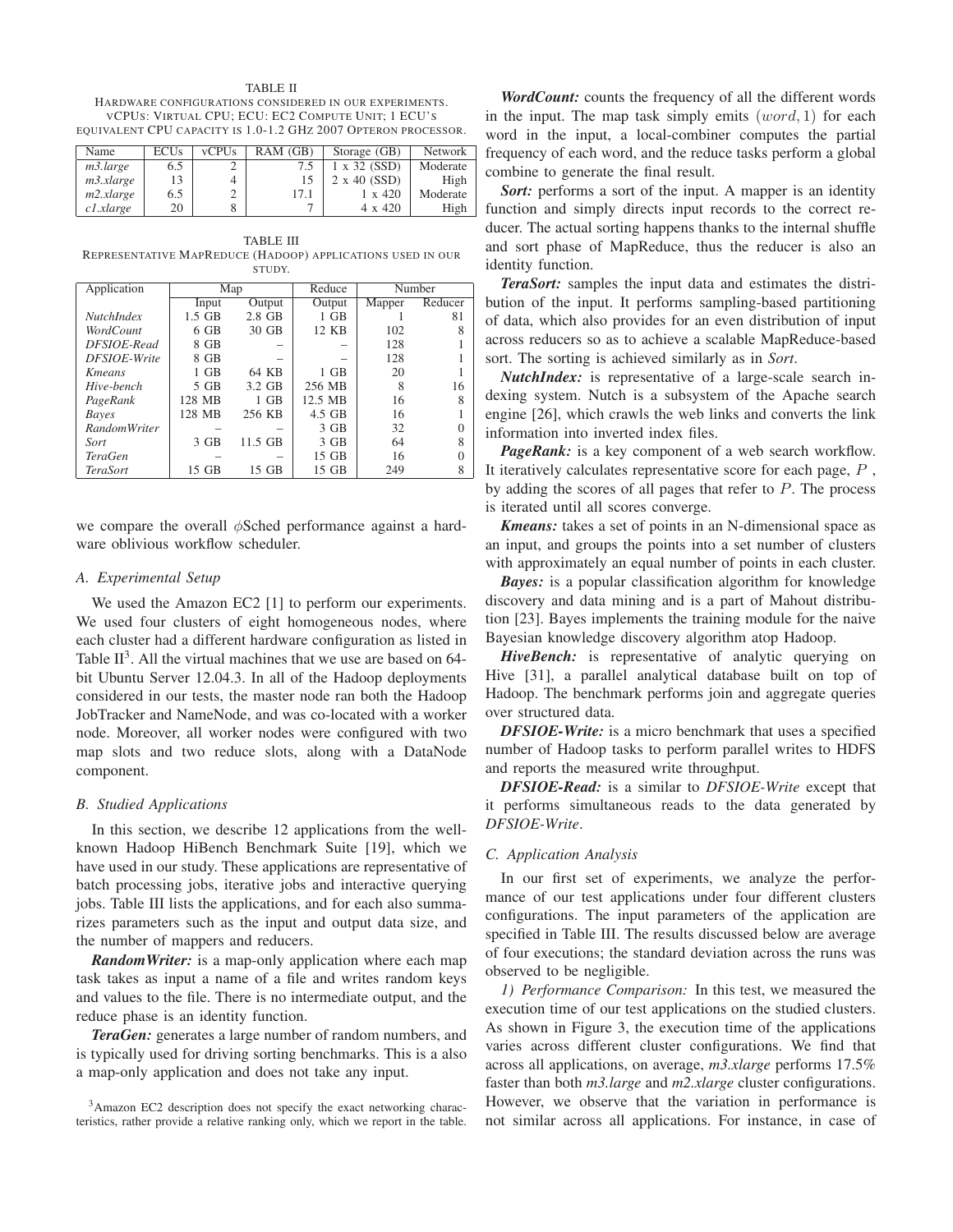

Fig. 3. Application execution time on the studied hardware configurations.





Fig. 4. Performance improvement observed on *m3.large* compared to *m2.xlarge*.

Fig. 5. Effect of increasing the input data size on execution time.

*NutchIndex*, *m3.xlarge* performs 48% faster than *c1.xlarge*, whereas for the same cluster, *Bayes* perform only 6% faster.

To study this variation in detail, we compared the performance under *m3.large* and *m2.xlarge* across all the studied applications. Figure 4 shows the results. For applications such as *NutchIndex*, *Kmeans*, *PageRank*, *Bayes*, and *Sort*, *m3.large* performs better, while for the rest of the applications *m2.xlarge* performs better. One reason for this is the varying resource needs of the applications. For example, *TeraSort* that is a memory intensive application performs 16.5% faster in *m2.xlarge* that has more memory, and *NutchIndex* that involves significant network and I/O usage performs better in *m3.large* that has better interconnects. Similar pattern is also observed while comparing the execution time of *m3.xlarge* with *c1.xlarge*, in fact the best case placement will perform 34% faster than the worst case. These results validate our claim that the performance of the application varies significantly across various cluster configurations, and can be problematic if the entire deployment is managed using a single Hadoop instance or in a hardware oblivious manner.

*2) Impact of Data Size:* In the next set of experiments, we study the impact of increase in data size on the performance of the studied applications. Figure 5 shows the execution time of the applications under varying data size for the *m2.xlarge* configuration. We increase the input size shown in Table III from  $1 \times$  to 3 $\times$ . We find that although the increase in the execution time is linear, the rate of increase is not the same across the applications, e.g., *PageRank* takes  $1.31 \times$  the time to process 3× more data, whereas *NutchIndex* takes 2.87× the time. Understanding the scaling factor for an application enables us to better estimate the time and resources required by the application to execute on a particular hardware configuration with a given data set size. We note that a similar performancedata size pattern was also observed under other hardware configurations, though the rate of increase in application execution time varied across the hardware configurations.

*3) Usage Characteristics:* Next, we study the CPU, memory, storage, and network usage of our test applications. While, we studied all the applications and observed similar variations, we present the results only for *Kmeans*, *TeraSort*, and *Bayes*.

*Kmeans* is an iterative application and the size of the data does not vary between iterations. Moreover, Figure 6 shows that the resource usage is similar across iterations. We observe that *Kmeans* is CPU bound and uses almost 28% of the CPU, on average. Next, Figure 7 shows the usage characteristics of *TeraSort*. Although the execution time of the application is similar to that of *Kmeans*, it shows 35% increase in the CPU usage and 24% increase in memory utilization with the peak memory utilization reaching up to 50% compared to that for *Kmeans*. Similarly, while comparing the storage and network usage of *TeraSort* and *Kmeans*, we observe that *TeraSort* shows higher usage characteristics with up to  $9 \times$  for storage and  $10\times$  for the network on average. The peak usage reaches up to  $2 \times$  for storage and  $4 \times$  for the network. Thus, execution time alone is not a good indicator of the suitability of a resource to efficiently support an application.

The results for *Bayes* are shown in Figure 8. We see that *Bayes* has  $2 \times$  the execution time compared to both *Kmeans* and *TeraSort*. We observe that in spite of the increased execution time, the average resource utilization is very low. The peak memory usage is less than 20% throughout the execution of the application, and it is  $5\times$  less than that of the peak utilization of *TeraSort*. Moreover, the average memory utilization is 6× lower than that of *TeraSort*. Similarly, the average utilization of CPU, storage and network is also low and bursty. Understanding such usage behavior enables us to co-locate appropriate tasks, e.g., a compute-intensive task with an I/O-intensive task running on the same cluster, in order to achieve efficient resource usage without sacrificing application performance.

## *D. HDFS Enhancement*

In the next experiment, we evaluate how our HDFS enhancements impact  $\phi$ Sched. For this test, we use a local cluster instead of EC2. This is because we want to use a slower interconnect that can help highlight the impact on the network, which may be masked due to the high-speed interconnects in EC2. To emulate a large cluster with a large number of DataNodes, we run five DataNodes in each physical node, which gives us a total of 50 DataNodes. We categorize the nodes into five regions.

*1) Validation of Placement Policy:* To validate our regionaware placement policy, we ran *TeraGen* to generate 20 GB (318 blocks) of data distributed across different nodes. Figure 9 shows the distribution of blocks, which we determine by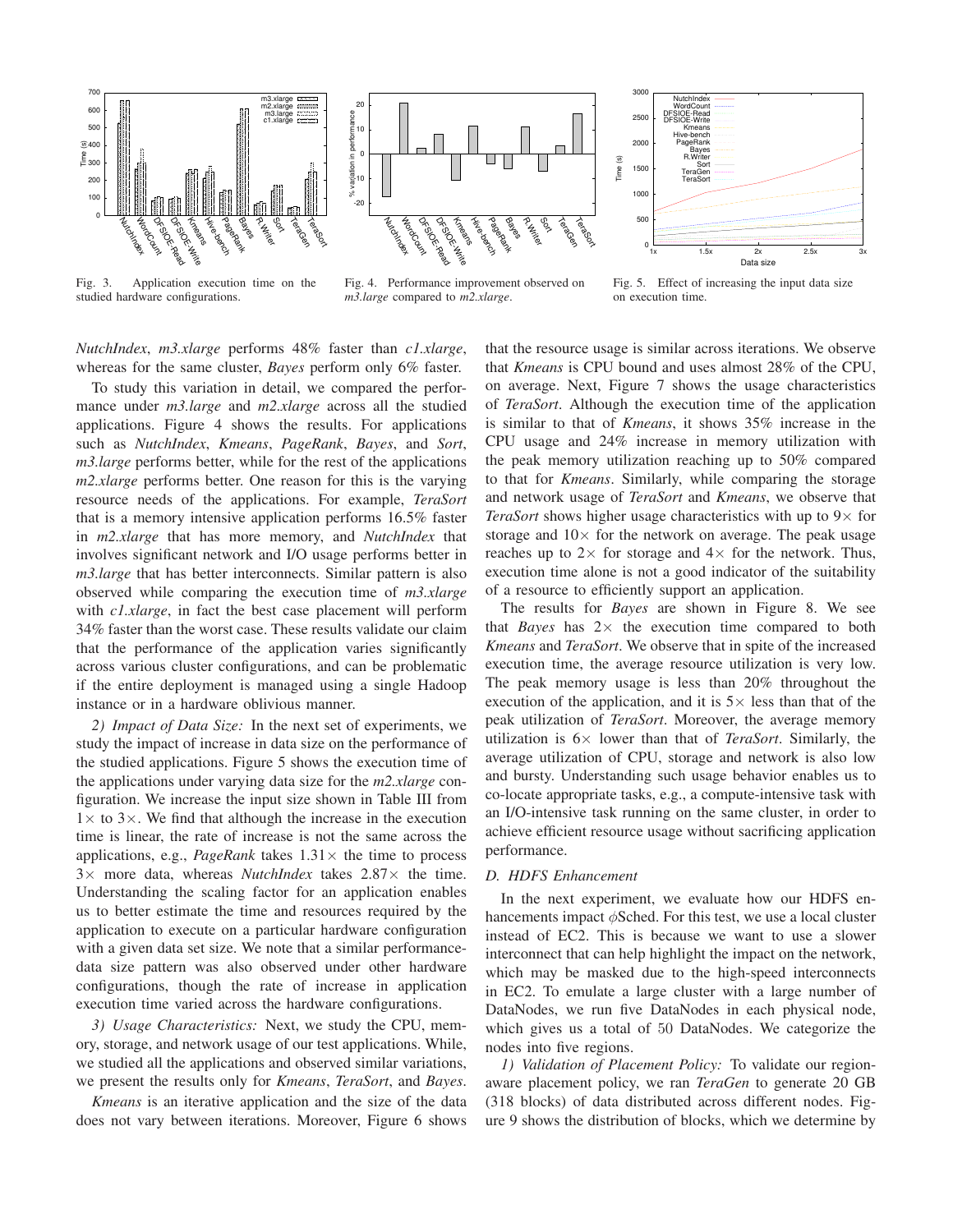





0 50 100 150 200 250

Read Write

T<sub>im</sub>

(d) Network Usage.

Fig. 6. Resource usage characteristics of *Kmeans* on *m3.xlarge*.



(a) CPU Utilization.



(a) CPU Utilization.



Fig. 7. Resource usage characteristics of *TeraSort* on *m3.xlarge*.



Read Write

Read Write





Fig. 9. Distribution of data blocks across different regions under default and region-aware policies.



Fig. 10. Number of blocks that are replicated across multiple regions under default and region-aware policies.



KB/s

Fig. 11. Overall write throughput and average I/O rate per map task in *TestDFSIOE-Write* and *TestDFSIOE-Read* under default and regionaware policies.

parsing HDFS logs. We find that both the default placement and region-aware placement distributes the data uniformly among different regions. However, a closer analysis (Figure 10) reveals that for the default policy, only 24% of the files have all their blocks replicated across three different regions, and more than 22% of the files have their data blocks replicated within only one region. This would lead to expensive remote accesses if the jobs are scheduled to the clusters associated with the other four regions. In contrast, the region-aware policy distributed all the blocks across different regions, thereby providing a more efficient distribution of data, which in turn would reduce the network overhead when jobs are scheduled across regions.

To ensure this is the case, we took the data placement distributions created by the two policies, and ran *TeraSort* on the distributed data. We observed that the default policy resulted in 48% accesses that are remote reads, whereas regionaware policy has only 14% remote reads. This eliminates the

additional network overhead for 34% of reads, consequently improving the overall performance.

*2) Performance Analysis:* In our next test, we measured the read and write performance under our HDFS enhancements using the HDFS benchmark *TestDFSIO*. Here, each worker node writes a 1024 MB file (16 blocks) during the write test followed by reads of a file of the same size during the read test. Figure 11 shows the overall I/O throughput for each of the map tasks, as well as the average I/O rate across all map tasks. We find that the HDFS enhancements yield lower throughput and average I/O rate for the write operations. This is because of the network overhead involved in writing all the replicas to different racks. As pointed our earlier, this overhead can be amortized due to write-once read-many workloads of Hadoop, as well as through use of asynchronous replication. In case of read operations, the region-aware placement shows 23% improvement in throughput and 26% improvement in average I/O rate. Moreover, we find that the variance in the average I/O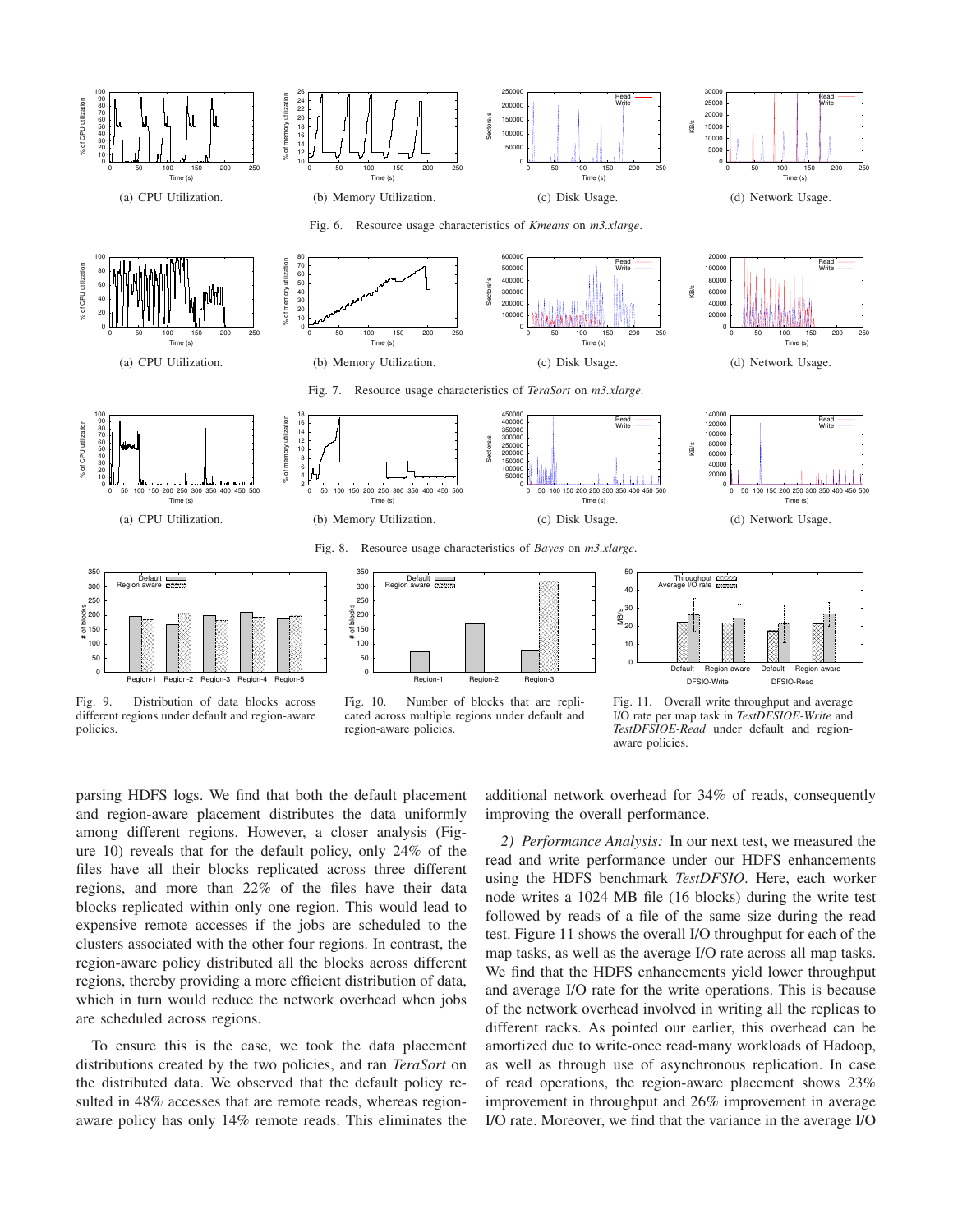

Fig. 12. Execution time of the test workflow under φSched and hardware oblivious workflow scheduler.



Fig. 13. Average hardware usage of the test workflow under hardware oblivious scheduler.



Fig. 14. Average hardware usage of the test workflow under φSched.

rate for the default policy is high because of the high variation in the network overhead associated with each read operation. As observed, this is minimized under the region-aware policy.

These experiments outline the benefits that the proposed region-aware HDFS enhancements can provide for Hadoop workflow scheduling.

#### *E. Performance of* φ*Sched*

In our next experiment, we evaluate the performance of  $\phi$ Sched. We use a 20-node Hadoop deployment with the four cluster configurations of Table II, each with five nodes. The Hadoop master components co-exist with a worker node in each of the clusters. Moreover, we run the management components of φSched on a separate *m3.xlarge* node. For comparison, we use a hardware oblivious workflow scheduler (similar to schedulers such as Oozie or Nova) as our baseline, where data is randomly assigned to clusters and workloads are scheduled to clusters that store the input data whenever possible. To drive our test, we generated a large workflow comprising of 48 applications chosen randomly from Table III. Each of the application was included at least once, with multiple instances of the same application processing randomly varying input data. First, we measured the execution time for baseline and  $\phi$ Sched as shown in Figure 12. We repeated the experiment three times. The baseline scheduler results varied, while those for  $\phi$ Sched were consistent across the runs. We observe that  $\phi$ Sched yields 17% to 22% better execution time than that under baseline, and the average improvement is observed to be 18.7%.

Next, we compared the average resource utilization across different hardware configurations under baseline and  $\phi$ Sched. Figures 13 and 14 show the results. We find that the average memory utilization for the high-memory cluster *m2.xlarge* is lower than that of *m3.large* under baseline. Similarly, *c1.xlarge* that is provisioned only with a HDD performs  $1.2 \times$  more I/O operations than *m3.xlarge* that is provisioned with a SSD. This leads to an increased execution time. In contrast,  $\phi$ Sched considers resource availability while scheduling the jobs to different clusters, which results in better utilization of available resources as seen in the figures. For example, the average memory utilization in *m2.xlarge* is 1.5× higher than *m3.large*, which is the expected behavior.

In summary, our evaluation of  $\phi$ Sched reveals that hardware-aware scheduling is a viable solution in large deployments with multiple heterogeneous clusters.  $\phi$ Sched can improve the execution time of the applications by scheduling jobs to clusters that are better suited to support them. These features are key to sustaining Hadoop for emerging architectures and applications.

### VI. RELATED WORK

Several recent works [40], [8], [11] integrate workflow management in Hadoop. Apache Oozie [20] is a popular workflow scheduler for Hadoop jobs that considers availability of job-specific data and the completion of dependent events in its scheduling decisions. Cascading [35] supports a data flow paradigm that transforms the user generated data flow logic into Hadoop jobs. Similarly, Clustera [13] extends Hadoop to handle a wide variety of job types ranging from long running compute intensive jobs to complex SQL queries. Nova [27] workflow manager uses Pig Latin to deal with continually arriving data in large batches using disk-based processing. Kepler+Hadoop [33] is another high-level abstraction built on top of Hadoop, which allow users to compose and execute applications in Kepler scientific workflows. Percolator [28] performs transactional updates to data sets, and uses triggers to cascade updates similar to a workflow. These works are complementary to  $\phi$ Sched in that they provide means for handling different types of workflows. However,  $\phi$ Sched is unique in its hardware-aware application scheduling, which to the best of our knowledge has not been attempted by any of the existing works for Hadoop workflows. We note that our HDFS enhancements can co-exist with other Hadoop workflow schedulers as well.

There has been work [15], [4], [38] on hardwareheterogeneity-aware workflow scheduling for High Performance Computing (HPC) workloads. However, these have not been extended to the Hadoop ecosystem, and given the inherent differences in HPC and Hadoop cluster architectures, cannot be simply applied to Hadoop.

HDFS data placement has also been explored [34], [16], [37], [22]. However, such works do not optimize the intercluster data movement. Moreover, φSched's HDFS extension